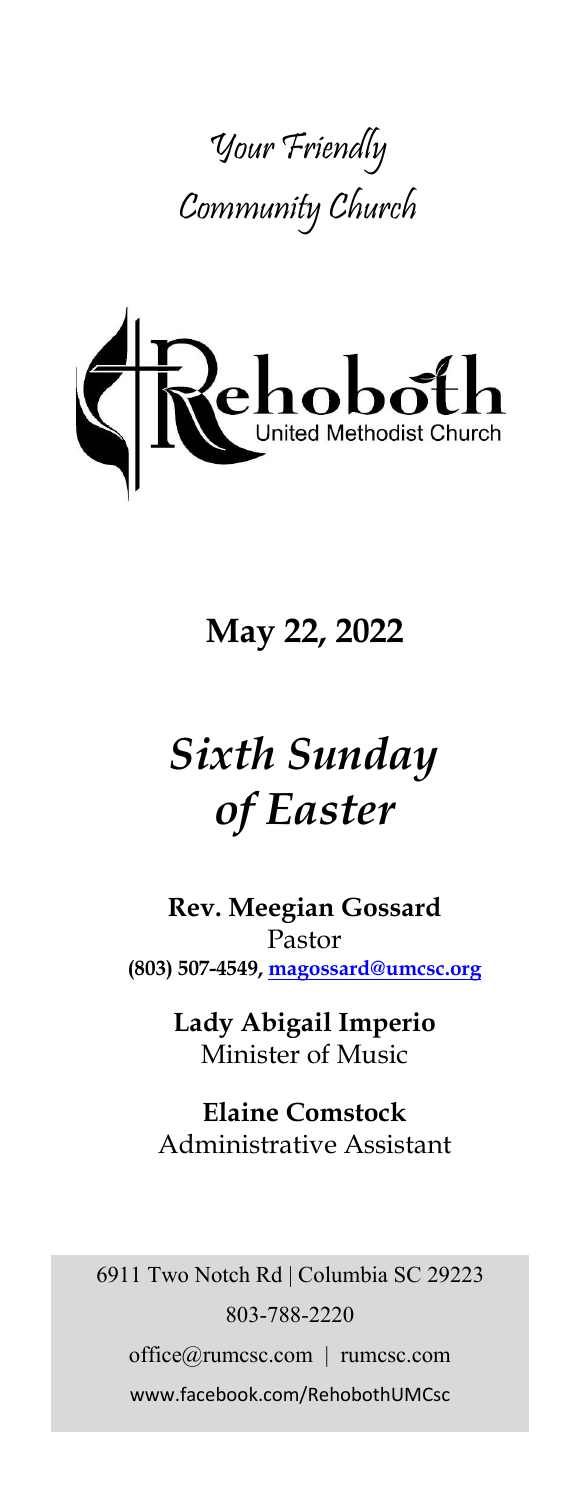#### **ORDER OF WORSHIP**

#### **PRELUDE** "Change My Heart, O God"

#### **WELCOME**

**& ANNOUNCEMENTS** Felecia Boyce

#### **\*CALL TO WORSHIP**

Leader: Jesus dwells among us, teaching us to believe in his name.

#### **People: Let us offer God our thanks.**

Leader: The Holy Spirit dwells among us, guiding us down the paths of life.

**People: Let us offer God our praise.**

Leader: God dwells among us, beckoning us to worship.

**People: Let us offer God our worship.**

**\*HYMN UMH #500**

"Spirit of God, Descend upon My Heart"

#### **\*PRAYER OF THE DAY**

**Loving God, you give your people visions, allowing us to believe in your words. We come to you today to keep our word, profess our love, and proclaim our faith. Nurture our hearts with your teachings and nurture our minds with your grace. Amen.**

**CHILDREN'S MOMENT** Diane Horn

**PRAYER**

#### **THE LORD'S PRAYER**

**Our Father, Who art in Heaven, hallowed be Thy name, Thy kingdom come, Thy will be done, on Earth as it is in Heaven. Give us this day our daily bread and forgive us our trespasses as we forgive those who trespass against us. And lead us not into temptation but deliver us from evil, for Thine is the kingdom, and the power and the glory forever. Amen.** 

#### **OFFERING**

**OFFERTORY ANTHEM** Lady Imperio "God Is In This Room"

#### **\*DOXOLOGY UMH #95**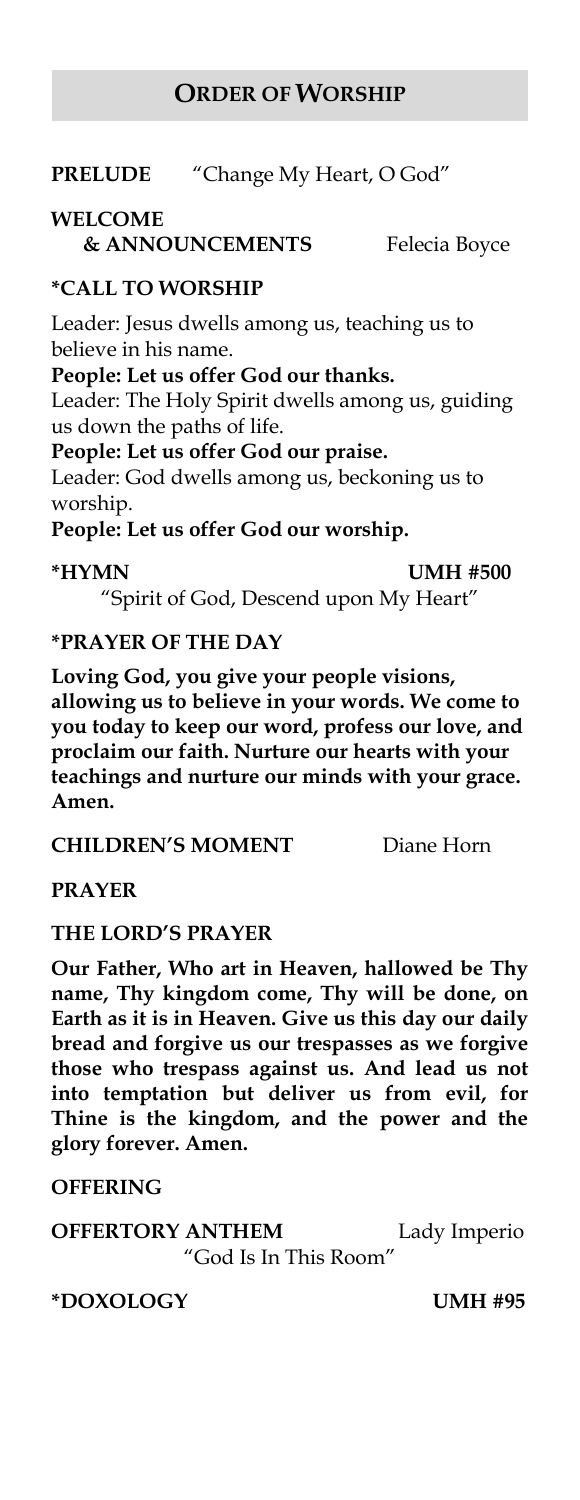#### **\*NEW TESTAMENT LESSON NT #127** Acts 16:9-15

#### **SERMON** "Decisions and Visions"

#### **INVITATION TO CHRISTIAN DISCIPLESHIP**

The altar is open for prayer. If you would like the pastor to pray with you, please so indicate. The doors of our church are open if anyone wants to join by profession of faith or by transfer.

#### **\*HYMN OF INVITATION UMH #577** "God of Grace and God of Glory"

#### **\*BENEDICTION**

#### **\*AMEN RESPONSE UMH #898**

#### **POSTLUDE** "O Zion Haste"

*\*Please stand as you are able.*

#### **WELCOME GUESTS**

We welcome you to our worship service this morning. If you are visiting, please complete a visitor's card located in your pew and place it in the offering plate.

Today at 3 pm, the Columbia District is hosting a service of appreciation and farewell for Rev. Dr. Cathy Jamieson. The service will take place at Washington Street UMC.

Thank you to L.W Smith and all who assisted with the celebration luncheon for our seniors last Sunday. We are so blessed to have them as part of our congregation.